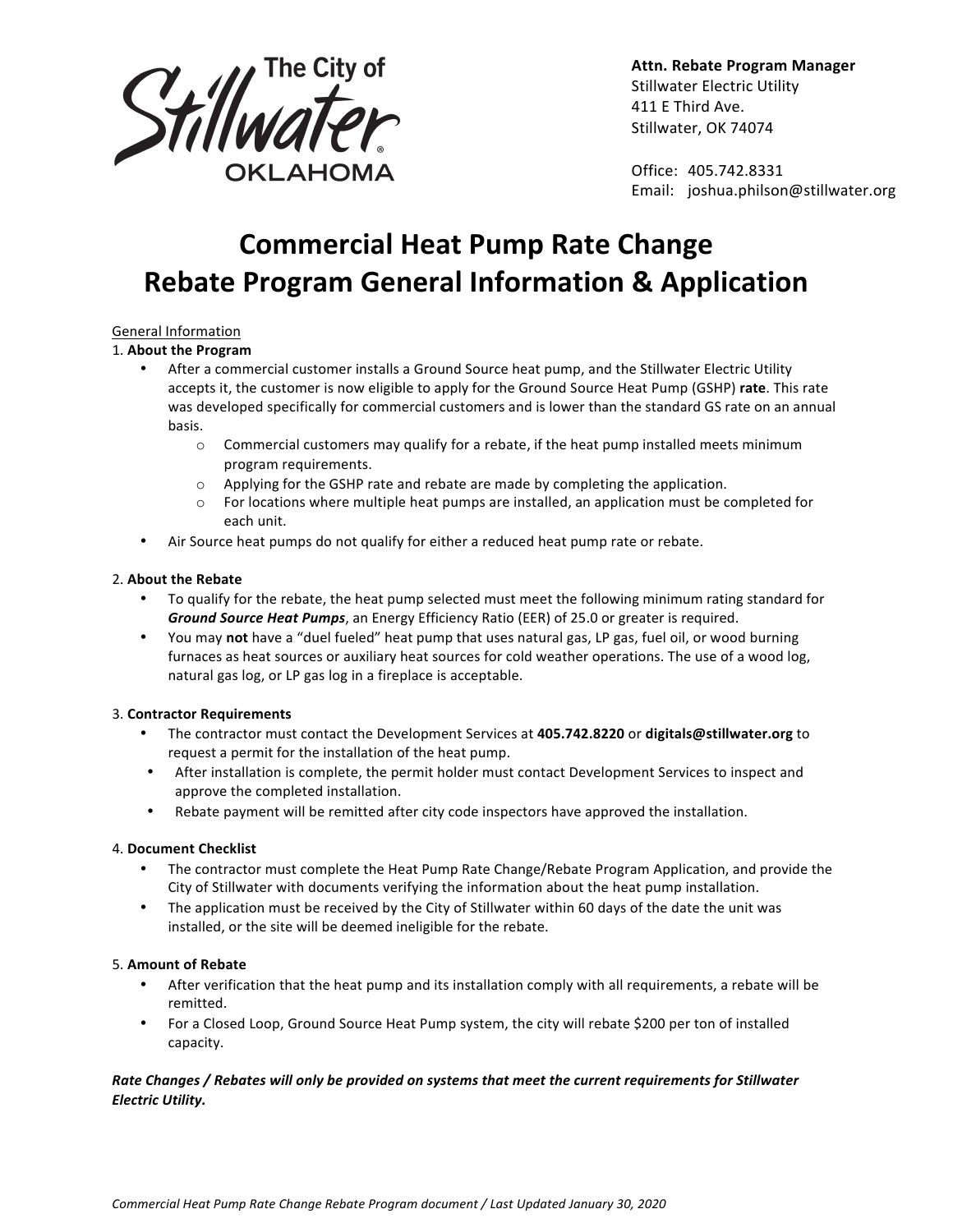*Attn. Rebate Program Manager Stillwater Electric Utility / 411 E Third Ave. Stillwater, OK 74074 Office: 405.742.8331 Email: joshua.philson@stillwater.org* 

# **Heat Pump Rate Change / Rebate Program Application**

To receive your rebate, follow the instructions below:

- [ ] Submit this completed application and a Contractor's Verification Statement for each heat pump rebate request.
- [ ] The HVAC Contractor must complete the **Contractor's Verification Statement** with the details of the system installed at the physical address. Attach a photocopy of the receipt(s) for the purchase of the heat pump.
- [ ] Attach a photograph(s) of the manufacturer's data plate legibly showing model number and serial number, etc., of the unit. For locations where multiple units are installed, a photograph of the manufacturer's data plate(s) for **each unit** is required. The serial number on the Contractor's Verification Statement must match the serial number on the data plate photo.
- [ ] If the application is not received within 60 days of the date the unit was installed then the site will be deemed ineligible for the rebate. Return completed form, copy of the receipt(s), and photograph(s) to Attn: Rebate Program Manager/Stillwater Electric Utility/411 E. Third Ave./Stillwater, OK 74074.

#### Physical address where heat pump is installed:

| Property Owner:                                                                  |                                                                                                                       |      |  |  |  |  |
|----------------------------------------------------------------------------------|-----------------------------------------------------------------------------------------------------------------------|------|--|--|--|--|
| <b>Street Address:</b>                                                           | <u> 1989 - Johann Barn, fransk politik amerikansk politik (d. 1989)</u>                                               | Apt: |  |  |  |  |
| City:                                                                            | State:                                                                                                                | Zip: |  |  |  |  |
| Mailing address where rebate is to be sent:                                      |                                                                                                                       |      |  |  |  |  |
| Name:                                                                            | <u> 1989 - Johann Stein, marwolaethau a bhann an t-Amhain ann an t-Amhain an t-Amhain an t-Amhain an t-Amhain an </u> |      |  |  |  |  |
| Address:                                                                         | <u> 1989 - Johann Stoff, amerikansk politiker (d. 1989)</u>                                                           | Apt: |  |  |  |  |
| City:                                                                            | State:                                                                                                                | Zip: |  |  |  |  |
| Telephone Number:                                                                |                                                                                                                       |      |  |  |  |  |
| The installed heat pump is a/an:                                                 |                                                                                                                       |      |  |  |  |  |
| __ Air source unit                                                               |                                                                                                                       |      |  |  |  |  |
| Closed loop ground source unit                                                   |                                                                                                                       |      |  |  |  |  |
| For:                                                                             |                                                                                                                       |      |  |  |  |  |
| Commercial ___ General Service Heat                                              |                                                                                                                       |      |  |  |  |  |
| pump capacity in tons ____                                                       |                                                                                                                       |      |  |  |  |  |
| I hereby request a Heat Pump Rate Change / Rebate for the above listed property: |                                                                                                                       |      |  |  |  |  |

Signature: Date: Date: Date: Date: Date: Date: Date: Date: Date: Date: Date: Date: Date: Date: Date: Date: Date: Date: Date: Date: Date: Date: Date: Date: Date: Date: Date: Date: Date: Date: Date: Date: Date: Date: Date: D